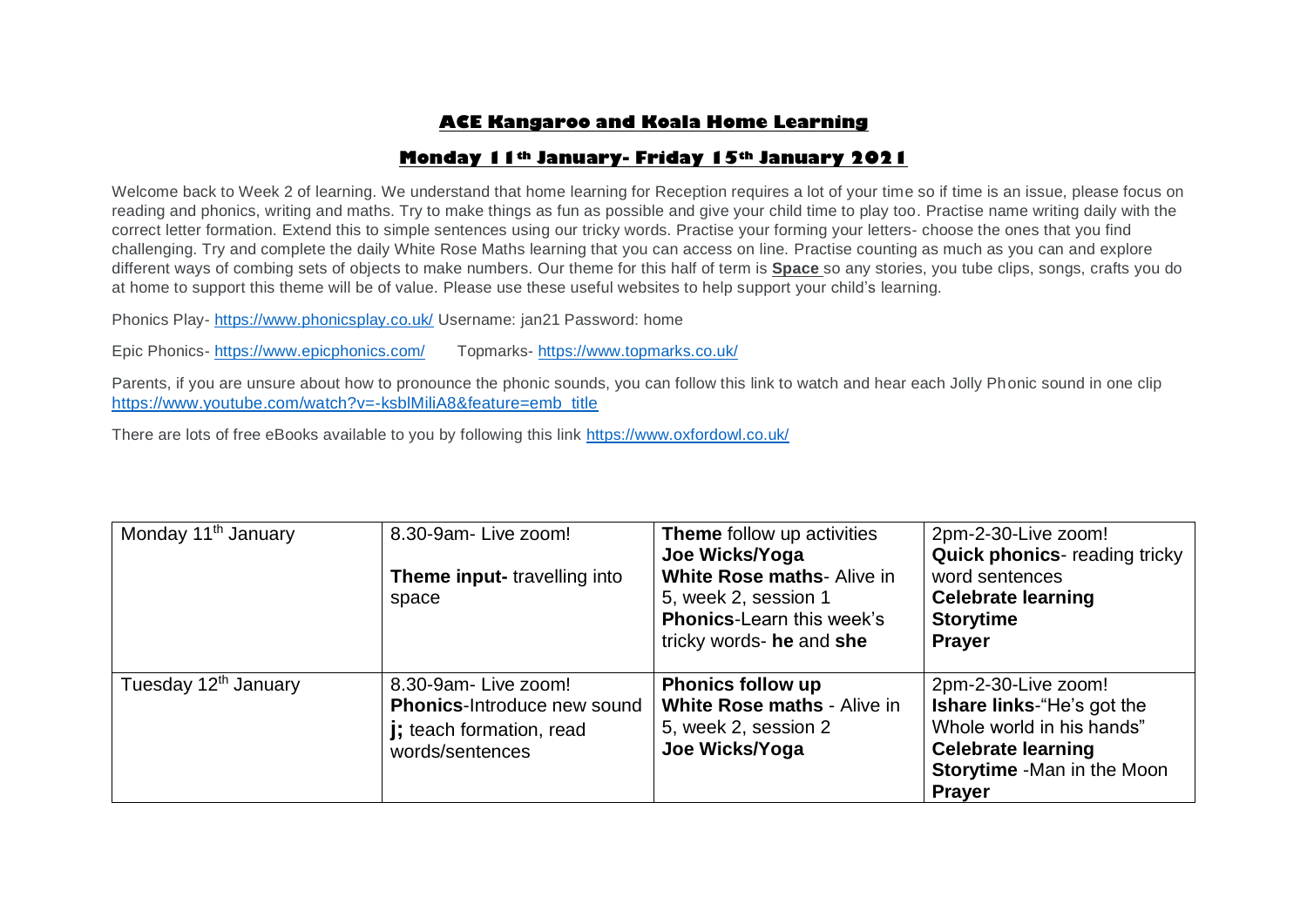|                                    | *Encourage children to have<br>paper/pencils ready for these<br>sessions                                                                               |                                                                                                                                                                                 |                                                                                                                                                                                                                                                         |
|------------------------------------|--------------------------------------------------------------------------------------------------------------------------------------------------------|---------------------------------------------------------------------------------------------------------------------------------------------------------------------------------|---------------------------------------------------------------------------------------------------------------------------------------------------------------------------------------------------------------------------------------------------------|
| Wednesday 13 <sup>th</sup> January | 8.30-9am- Live zoom!<br>Writing input-Man on the<br>Moon                                                                                               | <b>Writing activity</b><br><b>White Rose maths - Alive in</b><br>5, week 2, session 3<br>Joe Wicks/Yoga<br>Hymns of Worship- please<br>follow the link on the school<br>website | 2pm-2-30-Live zoom!<br>Phonics-Introduce new sound<br><b>v</b> ; teach formation, read<br>words/sentences<br>*Encourage children to have<br>paper/pencils ready for these<br>sessions<br><b>Celebrate learning</b><br><b>Storytime</b><br><b>Prayer</b> |
| Thursday 14 <sup>th</sup> January  | 8.30-9am- Live zoom!<br><b>RE input-</b> The parable of The<br>Lost Sheep                                                                              | <b>RE</b> activity<br><b>White Rose maths - Alive in</b><br>5, week 2, session 4<br><b>Phonics follow up</b><br>Joe Wicks/Yoga<br><b>Music-</b> "He's the Good<br>shepherd"     | 2pm-2-30-Live zoom!<br><b>PSHE (Jigsaw) learning</b><br>Introduce concept of<br>developing a "Growth mindset"<br><b>Celebrate learning</b><br><b>Storytime</b><br><b>Prayer</b>                                                                         |
| Friday 15 <sup>th</sup> January    | Phonics-Introduce new sound<br>w; teach formation, read<br>words/sentences<br>*Encourage children to have<br>paper/pencils ready for these<br>sessions | <b>Phonics follow up</b><br>Jigsaw activity<br><b>White Rose maths - Alive in</b><br>5, week 2, session 5<br>Joe Wicks/Yoga                                                     | 2pm-2-30-Live zoom!<br><b>Celebrate learning</b><br><b>Storytime</b><br><b>Prayer</b>                                                                                                                                                                   |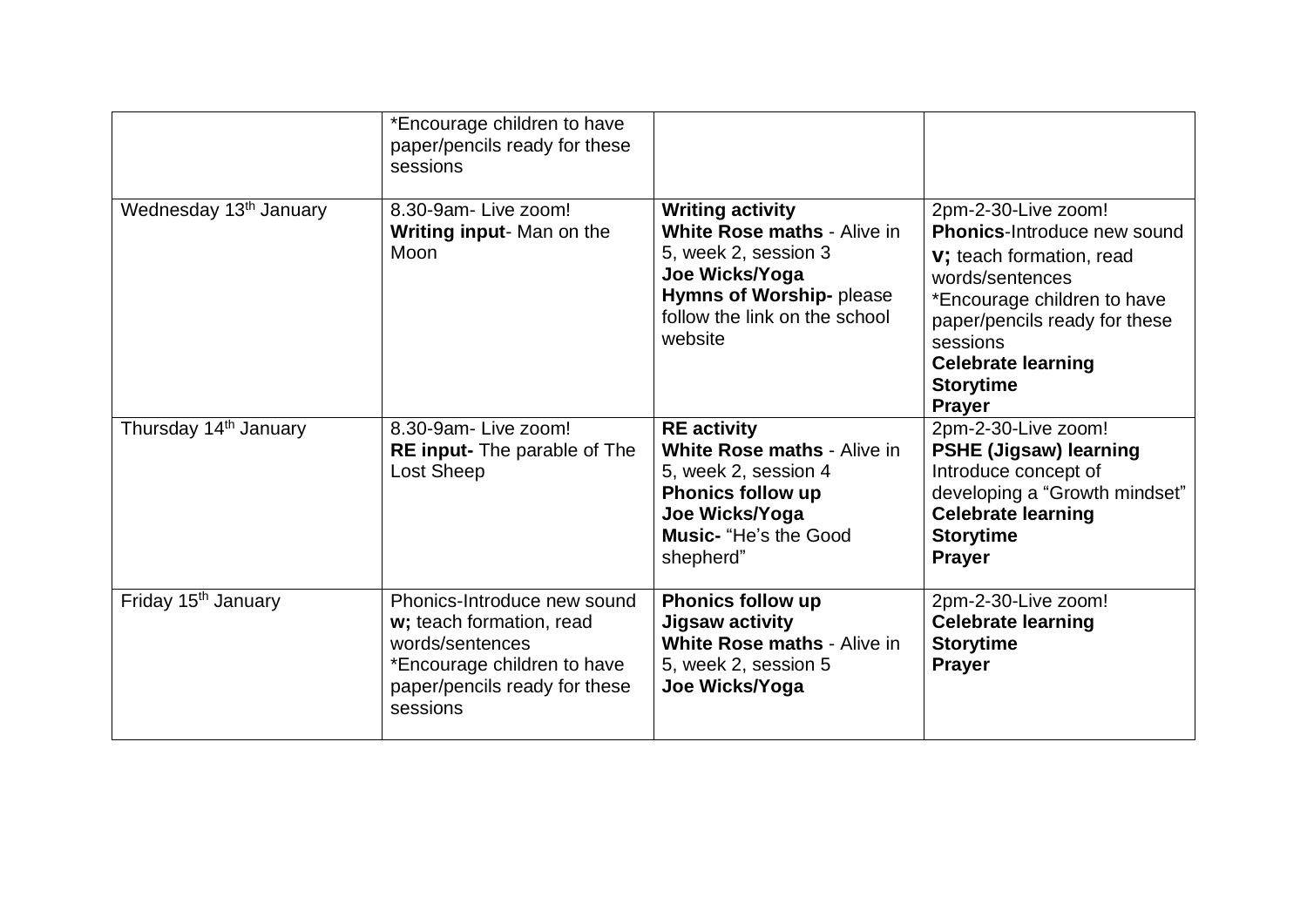## **Monday**

**Theme-** if you missed Zoom live this morning, please watch this clip of Tim Peake's launch into space<https://www.bing.com/videos/search?view=detail&mid=4202226E7697FB73101F4202226E7697FB73101F&q=tim+peake+rocket+launch&shtp>

Talk about what the astronauts are wearing and why? What makes the rocket move? Why is there a countdown?

Build your own rocket or spaceship. You might like to watch this learning video first. Follow the link Space - [Oak National Academy](https://classroom.thenational.academy/units/space-7230)  [\(thenational.academy\)](https://classroom.thenational.academy/units/space-7230) and then select lesson 3, Build a spaceship/ rocket. Rockets and spaceships are different-why? This might take you all week to work on.

Here are some other ideas







**Physical**- space yoga- <https://www.youtube.com/watch?v=v9W8iV4AJYQ>

**Maths learning-** Alive in 5, Week 2, Session 1- <https://whiterosemaths.com/homelearning/early-years/alive-in-5-week-2/>

**Phonics-** Tricky words – he clip- [https://www.youtube.cm/watch?v=572o6ZWbjUA](https://www.youtube.com/watch?v=572o6ZWbjUA) she clip- <https://www.youtube.com/watch?v=a3lnYxchRSg> - Try making each tricky word using word cards/ magnetic letters. Practise writing each tricky word too. Don't forget to sing the tricky word song.

# **Tuesday**

**Physical-** Joe wicks- Live! @ 9am PE with Joe wicks on Youtube or access it later at any time of the day.

**Maths Learning-** Alive in 5, Week 2, Session 2- <https://whiterosemaths.com/homelearning/early-years/alive-in-5-week-2/>

**Phonics-** Introduce the sound 'j' with Geraldine the giraffe**.** <https://www.youtube.com/watch?v=oHe1GoxTyEI> What things can you find that start with that sound? Can you write some word/ sentences of your own using j words?

Play the Obb and Bob **Picnic on Pluto** game using phonics play (Link above) , select phase 3 and select the letter **j.** A fun way to practise

blending words for reading. **PICNIC on PLUTO** 

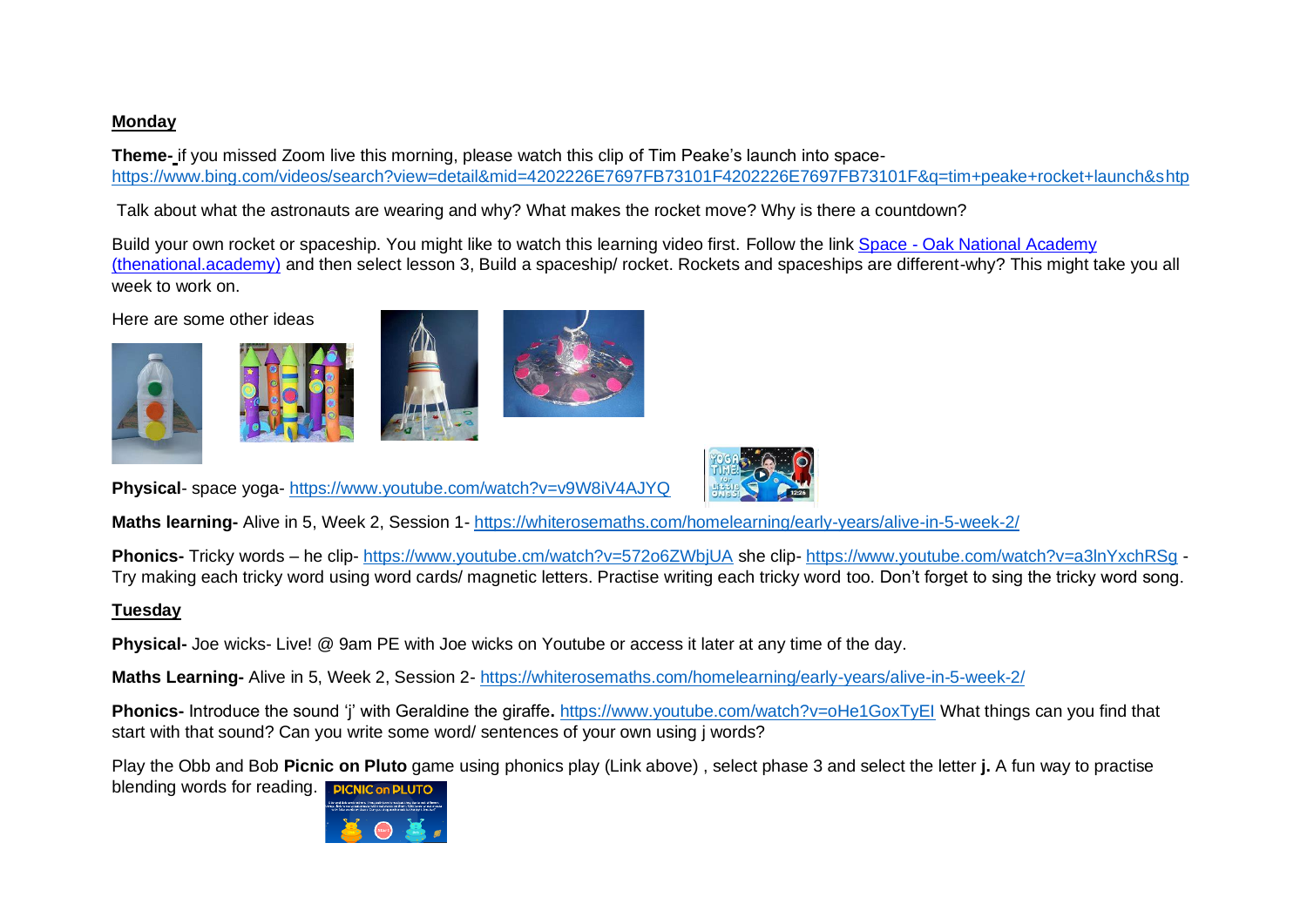#### **Wednesday**

**Writing-** Listen to the story of Man on the Moon

**<https://www.bing.com/videos/search?view=detail&mid=FA045E79C0651D40CC4FFA045E79C0651D40CC4F&q=the+man+in+the>**

Make a postcard for bob to send to his friend Billy or Sam- draw a picture on one side of what Bob might see from up on the moon. On the other side, try some writing-

To Billy

I can see…..

From Bob

**Maths learning**- Alive in 5, Week 2, Session 3- <https://whiterosemaths.com/homelearning/early-years/alive-in-5-week-2/>

**Physical-** Joe Wicks- Live! @ 9am PE with Joe wicks on Youtube or access it later at any time of the day.

**Phonics-** New sound 'v' with Geraldine the giraffe. <https://www.youtube.com/watch?v=Q8qklEXh7Dc>

**Hymns of Worship**- Follow the link on the school website.

### **Thursday**

**R.E**- The Parable of the Lost Sheep. Listen to the story- [https://youtu.be/094upaf4BME.](https://youtu.be/094upaf4BME) Talk about the story. What was your favourite part? What do you think the most important part of the story was? Why was the Shepherd worried about the sheep. Explain that Jesus told lots of parables which can all be found in the Bible. A parable is a story that teaches us something, which is why Jesus told parables, he wanted to teach us. Jesus was teaching about God in this story. Jesus wanted everyone to know that they are loved by God and that they matter to Him. God cares for everyone. We are his sheep.

Follow up activities:

You could use a toy farm set to retell the story.

Make a sheep picture. Retell the story as you make your picture.

Listen to and join in with the song "He's the Good Shepherd" <https://youtu.be/PGPQX3vQtU8>